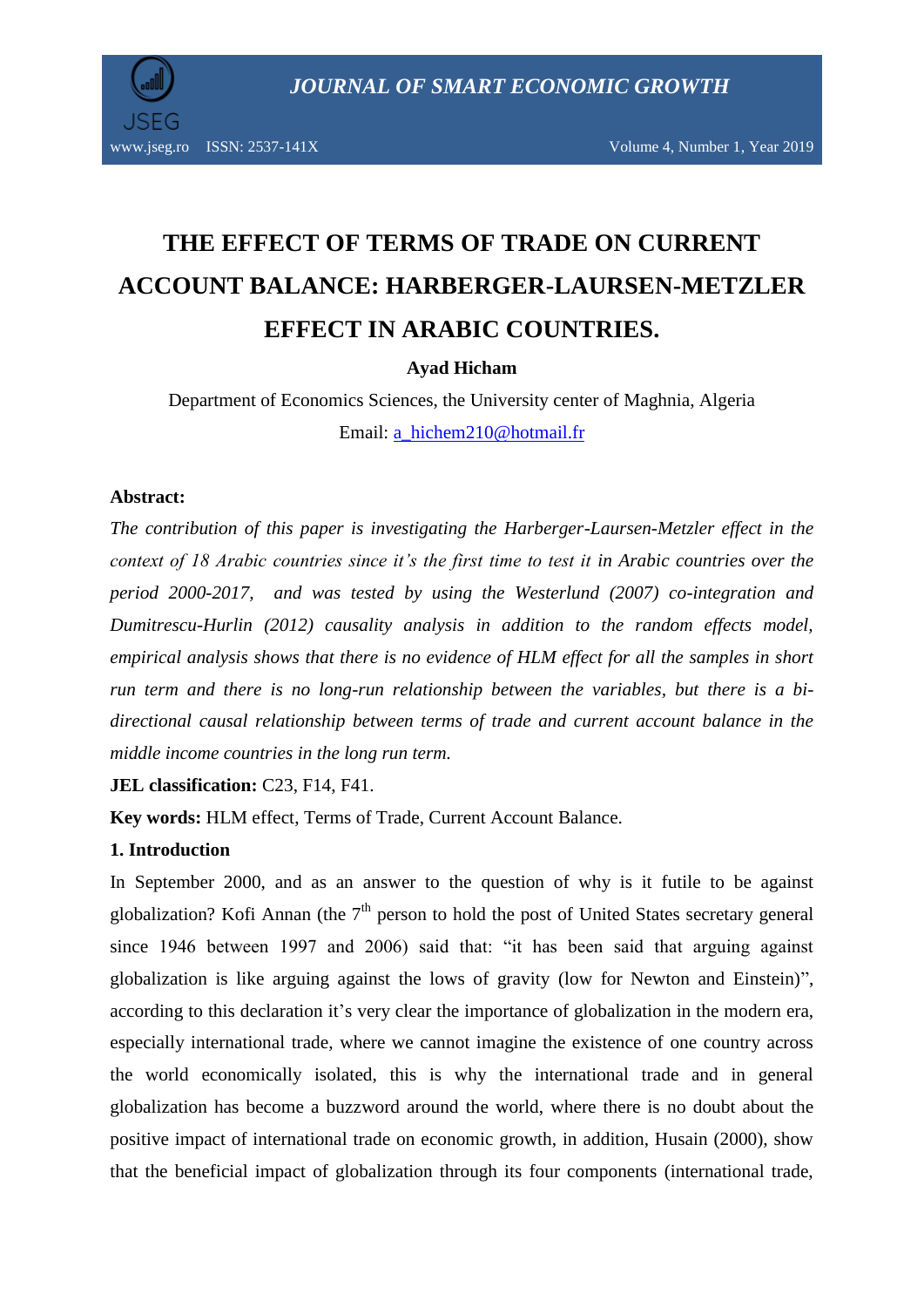

financial integration, international labor flows and the technical change) takes place primarily through rapid economic growth which leads to the poverty reduction.



Fig. 1 – globalization, economic growth and poverty nexus.

Terms of trade is one of most important proxies in trade openness, the objective of this proxy is to measure the ratio of domestic exports prices relative to imports prices, and its known as TOT (Terms Of Trade) index, where the TOT index can be calculated via different variations as follows:

# **1. Definition of the terms of trade in consideration of barter:**

**1.1. Net barter terms of trade (N):** obtained by equating export prices to describe the sale and purchase of goods and services.

$$
N = Px/Pm
$$

Where: Px is the export price index and Pm is the import price index.

**1.2. Gross barter terms of trade (G):** is the ratio of import quantity index to export quantity index.

$$
G=Qm/Qx
$$

Where: Qm is the import quantity and Qx is the export quantity.

**1.3. Income terms of trade (I):** to indicate the purchasing power of exports since the importing capacity of the country is explained regarding exports.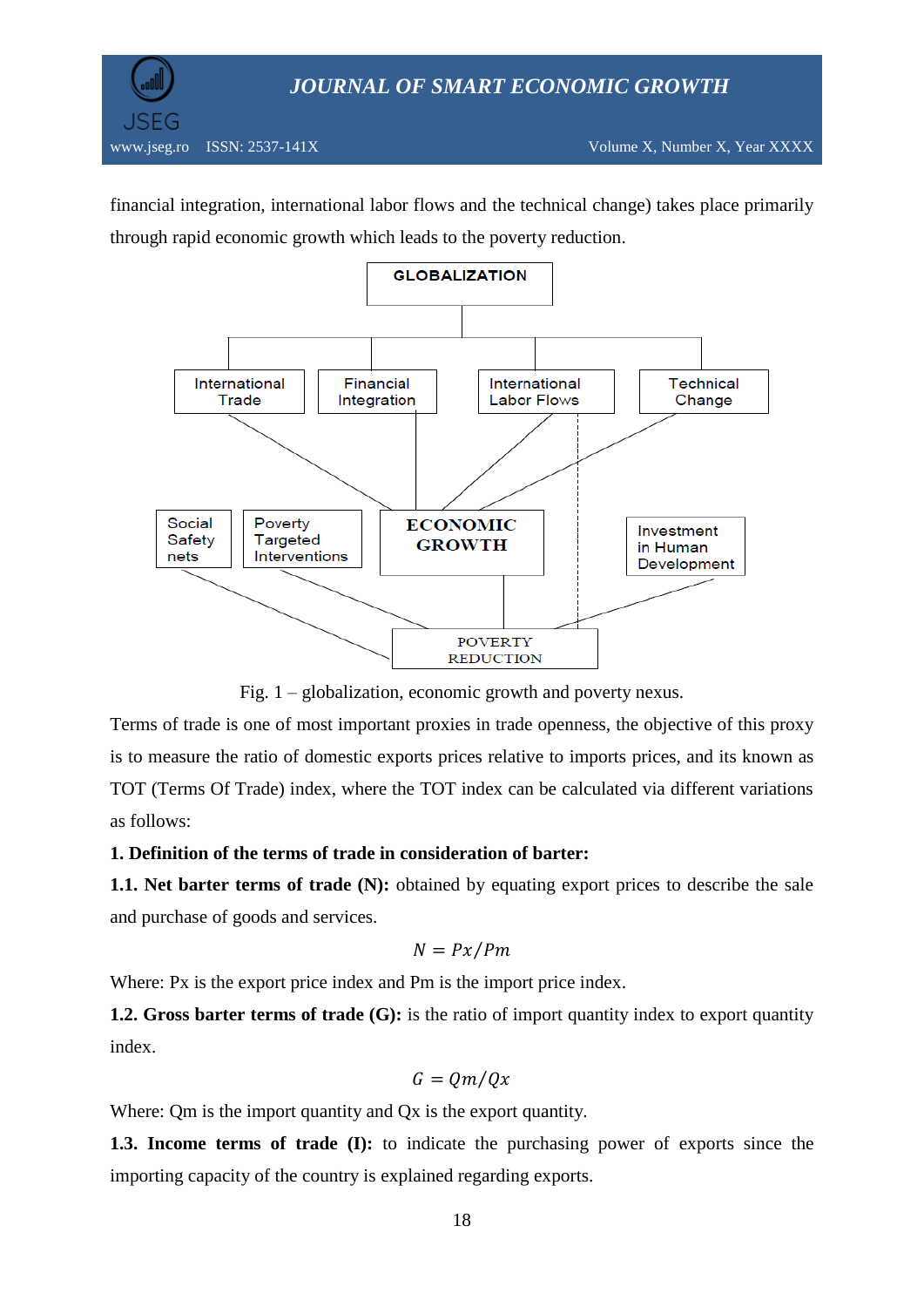

 $I = Dx/Px = (Px/Pm)Qx$ 

Where: Dx is the export value index.

# **2. Definition of terms of trade considering factor exchange:**

**2.1. Single factorial terms of trade (S):** it shows the gains from foreign trade as a sign of economic prosperity.

$$
S = (Px/Pm) Vx
$$

Where: Vx is the index of export productivity.

**2.2. Double factorial terms of trade (D):** to show the amount of imports will be imported despite the change in exports.

$$
D = (Px / (Pm)(Vx) / Vm)
$$

Where: Vm is the index of import productivity.

# **3. Definition of terms of trade considering utility:**

**3.1. Real cost terms of trade (R):** the increase in the index of disutility of exports indicates that real cost of each unit for import increases.

$$
R=S.E
$$

Where: E is the index of the amount of disutility per unit productive resource used in producing exports.

**3.2. Utility terms of trade (F):** to measure technical and utility coefficients of imports and exports.

$$
F=R(U_0^m/U_0^a)
$$

Where: (U0m / U0a) is the index of relative utility of import and domestic goods foregone to produce exports.

By return to 1950, Prebisch and Singer (1950) examined the assumption that the TOT of primary commodities should improve over time, and the main result of this study is that the TOT of the primary product producing Third World had deteriorated and would continue to deteriorate as long as they specialized in primary product (like in Arabic countries), and this result is called the PS hypothesis (Prebisch-Singer hypothesis), on the other hand, and in the same year (1950), we found two classical studies, Harberger (1950) and Laursen and Metzler (1950), these two studies have confirmed that a deterioration of TOT index can affect directly the current account balance, economic growth, savings, investments and the real income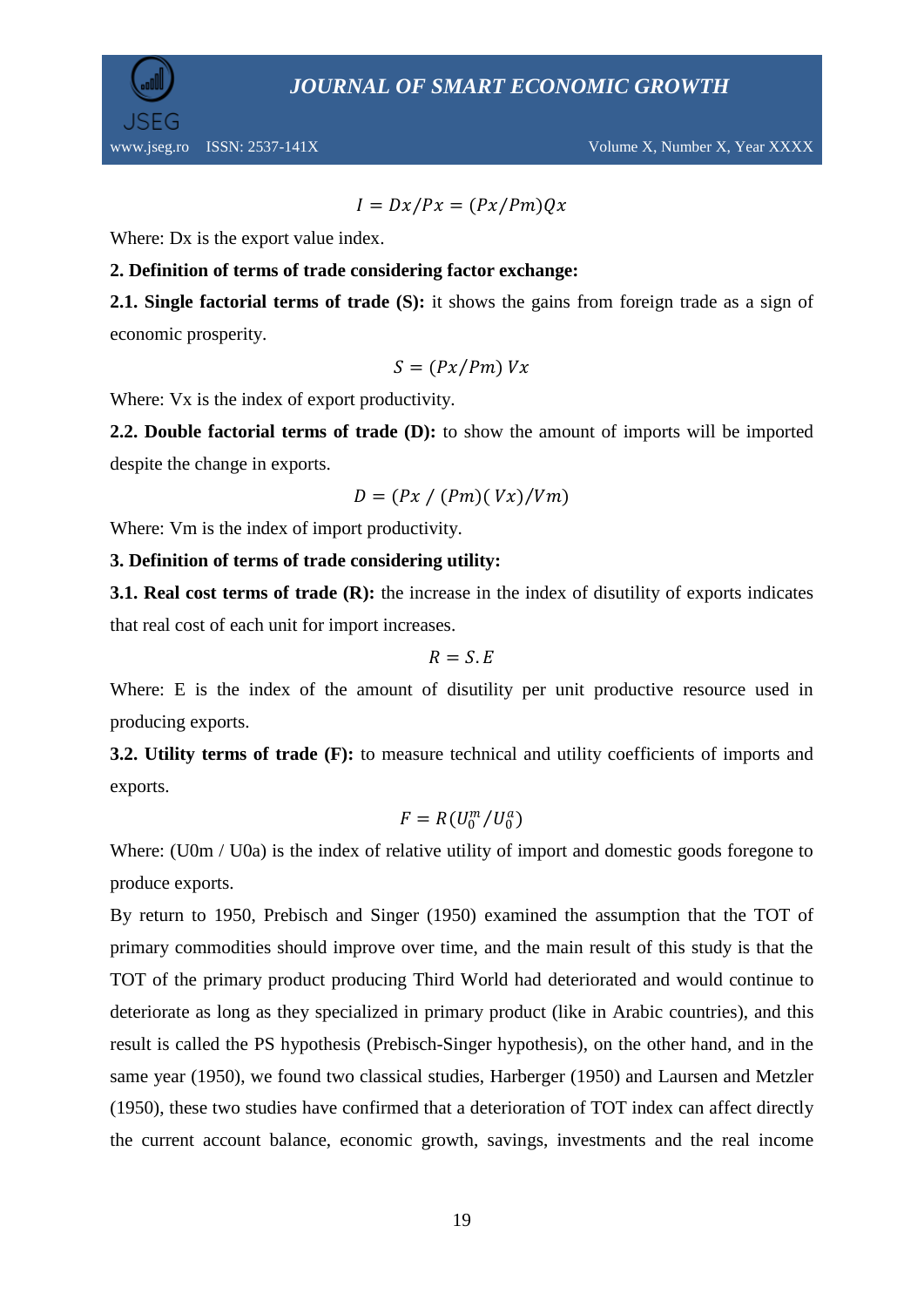

especially in the small economies, and this what called the HLM effect (Harberger-Laursen-Metzler effect).

The problem in the Arabic countries is that the 22 countries are exporting countries of raw materials especially fuels (Oil and Gaz) and some minerals (Iron, Phosphate, Aluminum, Zinc and Gold), that means the dependence of these countries on their exports prices and this is an important indicator of the ease of transmission of TOT shocks to the national economy for each country, especially when we know that there is no diversified export basket that allows the replacement to avoid this shocks.

| Country        | 2006 | 2010 | 2015 | <b>Country</b>    | 2006 | 2010 | 2015 |
|----------------|------|------|------|-------------------|------|------|------|
| <b>Algeria</b> | 1.15 | 0.96 | 1.09 | <b>Mauritania</b> | 1.21 | 1.76 | 1.51 |
| <b>Bahrain</b> | 0.99 | 1.08 | 1.25 | <b>Morocco</b>    | 0.97 | 0.97 | 1.03 |
| Egypt          | 0.98 | 0.84 | 0.92 | Oman              | 1.07 | 0.96 | 0.95 |
| <b>Jordan</b>  | 1.00 | 1.05 | 0.95 | Saudi Arabia      | 1.09 | 1.04 | 1.36 |
| Kuwait         | 1.24 | 0.82 | 0.99 | Sudan             | 1.13 | 1.04 | 1.14 |
| Lebanon        | 0.98 | 0.98 | 0.98 | <b>Syria</b>      | 0.76 | 0.96 | 0.58 |
| <b>Tunisia</b> | 0.99 | 0.93 | 0.93 | <b>Emirates</b>   | 0.88 | 1.04 | 1.07 |

Table 1: the TOT index for Arabic countries 2006-2015

Source: Data Market Database 2018.

This paper attempts to fill the gap of the scarcity if we don't say the lack of the studies on TOT effect on the current account balance and economic growth in the case of Arabic countries, in this study we try to bridge this gap by using an econometric examination for the period 2000-2017 for the most Arabic countries depending on the panel data analysis, for this reason, the paper consists of four sections, introduction of study presented in section one, then the literature review in section two passing by data and methodology of study in section three and finally section four is for the results and discussion.

# **2. Literature review**

Since 1950, the HLM effect and the effect of TOT index on current account balance and economic growth have played an important role in the discussion about trade policies even in developed or developing countries, there are many studies in this case as Alexander (1952), Tsiang (1962), schmid (1976), Findlay and Rodroguez (1977), Buiter (1978), Mussa (1979), Bruno and sachs (1997) and Dornbush (1980), and the main observation in all these studies is the rising of the papers to examine the HLM effect after the Oil prices increases began in the early seventies, but on other hand, it is necessary to refer to the Obstfeld (1980 and 1982) explanations where he showed that TOT movements and deterioration can lead to an increase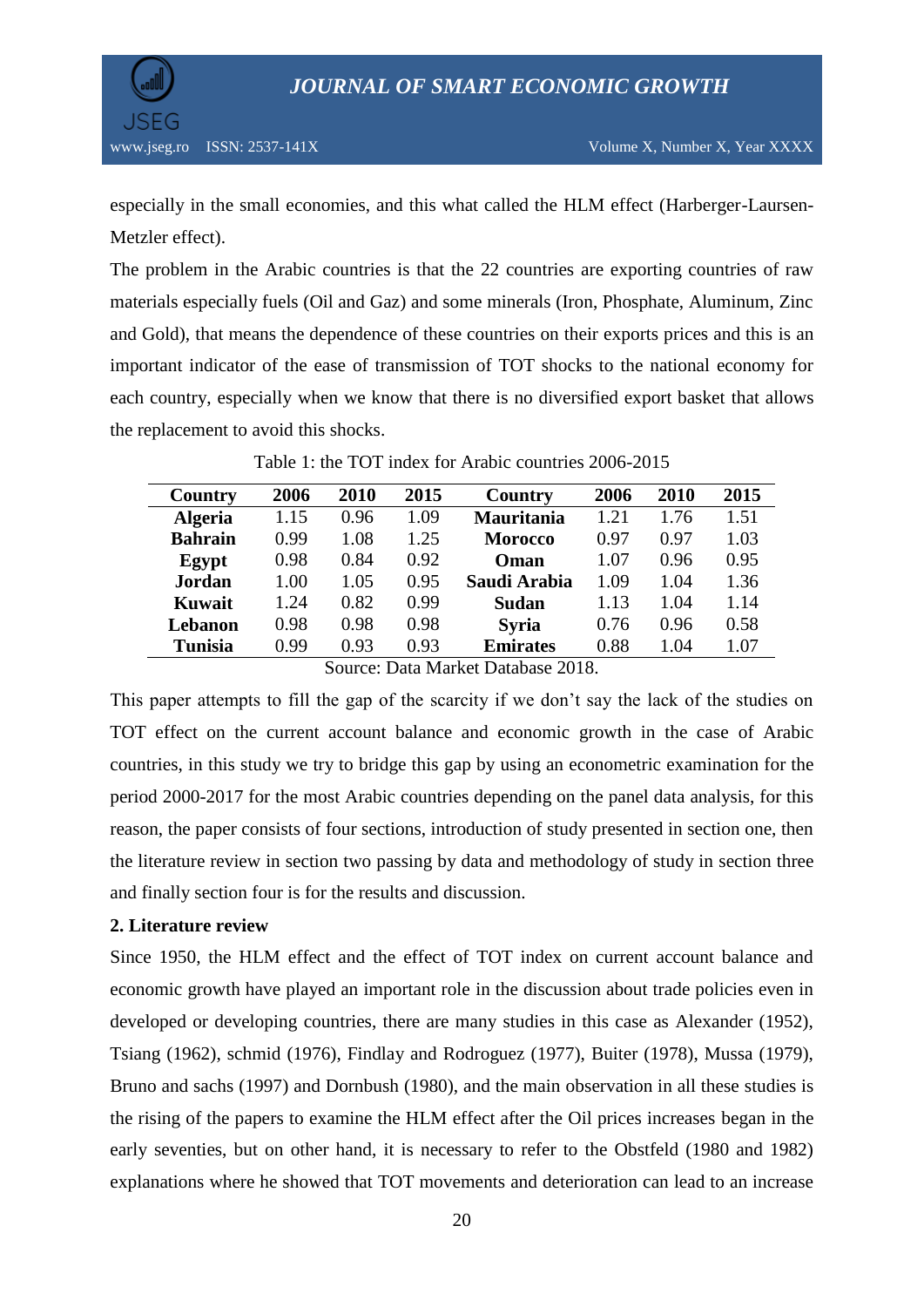

in savings then an improvement in the current account balance, but in general, there are conflicting results derived from various studies as follows.

# **2.1. Positive effect from TOT to current account balance (CAB)**

There are several studies that shown that an increase in TOT index have positive and beneficial effects on CAB.

| $\overline{N}^0$        | <b>Authors</b>                     | <b>Countries</b>                               | <b>Period</b> | <b>Empirical analysis</b>                                    |
|-------------------------|------------------------------------|------------------------------------------------|---------------|--------------------------------------------------------------|
| $\mathbf{1}$            | Khan and Knight<br>(1983)          | 32 non-oil prucing<br>developing<br>countries  | 1973-1980     | Ordinary Least Squares (OLS)                                 |
| $\overline{2}$          | Fry (1986)                         | 14 Asina<br>developing<br>countries            | 1961-1983     | 2SLS etimation                                               |
| 3                       | Razin (1993)                       | 21 developing<br>countries                     | 1960-1989     | OLS etimation                                                |
| $\overline{\mathbf{4}}$ | Arize (1996)                       | 16 countries                                   | 1973-1992     | Co-integration analysis                                      |
| 5                       | Kouassi et al (1998)               | <b>Ivory Coast</b>                             | 1960-1995     | Co-integration and Causality<br>analysis                     |
| 6                       | Otto (2003)                        | 55 small open<br>developed countries           | 1960-1997     | <b>SVAR</b> model                                            |
| 7                       | Misztal $(2010)$                   | Poland                                         | 1995-2009     | VAR model                                                    |
| 8                       | Islam et al (2013)                 | Bangladesh                                     | 1985-2011     | <b>ARDL</b> model                                            |
| 9                       | Erauskin and<br>Garbeazabal (2017) | 21 developed and<br>16 developing<br>countries | 1970-2009     | Dynamic panel estimations                                    |
| 10                      | Muntasir (2018)                    | 14 South and<br>southeast Asia<br>countries    | 2000-2016     | Panel fixed effect model and<br>co-nitegration analysis      |
| 11                      | Shafiullah et al (2018)            | 5 SAARC countries                              | 1980-2015     | <b>PMG-ARDL</b> and Dumetriscu-<br>Hurlin causamity analysis |
| 12                      | Ucan and Unal (2018)               | Turkey                                         | 2005-2017     | Co-integration and Causality<br>analysis                     |

Table 2: studies related on the positive effect from TOT to CAB

# **2.2. Negative effect from TOT to current account balance (CAB)**

In this case there is a few studies that found the opposite HLM effect when there is a negative effect from TOT to CAB.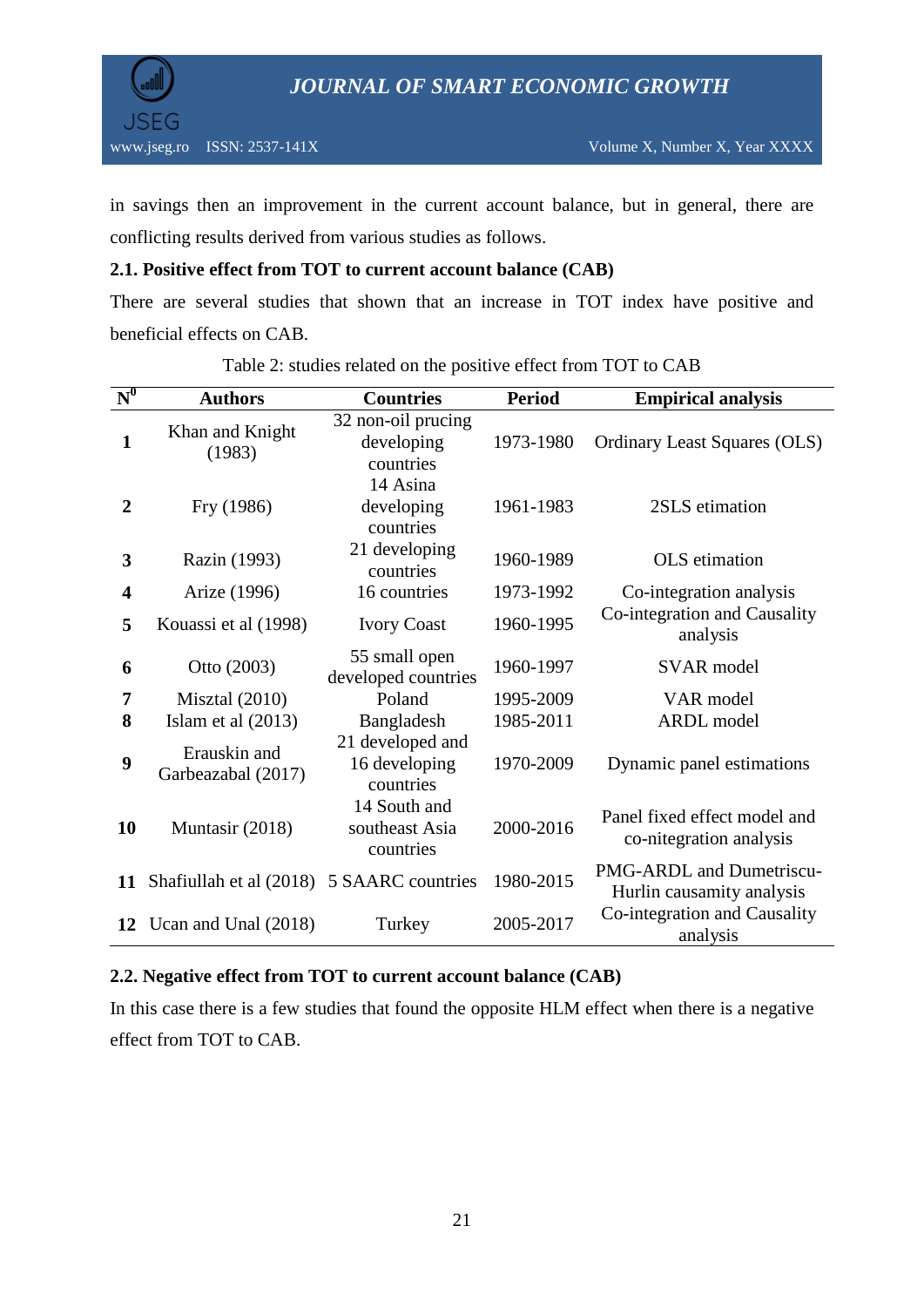

| $\mathbf{N}^0$ | <b>Authors</b>                  | <b>Countries</b>                                     | <b>Period</b> | <b>Empirical analysis</b> |
|----------------|---------------------------------|------------------------------------------------------|---------------|---------------------------|
|                | Bleaney and<br>Greenaway (2001) | 14 Sub-Saharan<br>Africa countries                   | 1980-1995     | Panel fixed effect model  |
|                | Chinn and Prasad<br>(2003)      | 18 developed and<br>71 developing<br>countries       | 1971-1985     | Panel estimations         |
| 3              | Agenor and<br>Aizenman (2004)   | Non-oil exporters<br>Sub-Saharan Africa<br>countries | 1980-1996     | Arellano-Bond GMM method  |

Table 3: studies related on the negative effect from TOT to CAB

# **2.3. No relationship between TOT and current account balance (CAB)**

As we said before most of the empirical studies have shown that the HLM effect is held everywhere, but there are some studies that have found opposite results.

| $\mathbf{N}^0$ | <b>Authors</b>              | <b>Countries</b>                            | <b>Period</b> | <b>Empirical analysis</b>     |
|----------------|-----------------------------|---------------------------------------------|---------------|-------------------------------|
|                | Bahmani and Alse<br>(1995)  | 24 developed and<br>developing<br>countries | 1970-1990     | Co-integration analysis       |
| 2              | Bouakez and Kano<br>(2008)  | Australia, Canada<br>and United<br>Kingdom  | 1962-2001     | PVM model                     |
| 3              | Nor and Hamori<br>(2008)    | G-7 countries                               | 1971-2003     | Panel co-integration analysis |
| 4              | Tayyaba and Saira<br>(2012) | Pakistan                                    | 1980-2012     | <b>SVAR</b> model             |

Table 4: studies related on non relationship between TOT and CAB

# **III. Data and Methodology**

# **III.1. Data and the model**

In this paper, we econometrically examine the HLM effect using annual data covering the period 2000-2017 for 18 Arabic countries (Algeria, Bahrain, Comorros, Egypt, Iraq, Jordan, Kuwait, Lebanon, Libya, Mauritania, Morocco, Oman, Qatar, Saudi Arabia, Sudan, Tunisia, Emirates and Yemen), the data have been taken from World Bank database (2018), using the model as follows:

 $CAB_{i,t} = a_0 + a_1 TOT_{i,t} + a_2 GNS_{i,t} + a_3 TRA_{i,t} + \varepsilon_{i,t}$ 

Where: CAB refers to current account balance as a percentage of GDP, TOT the terms of trade index (2000=100), GNS is the gross national saving as a percentage of GDP and TRA is the trade openness as a percentage of GDP, finally  $\varepsilon$  is the random error.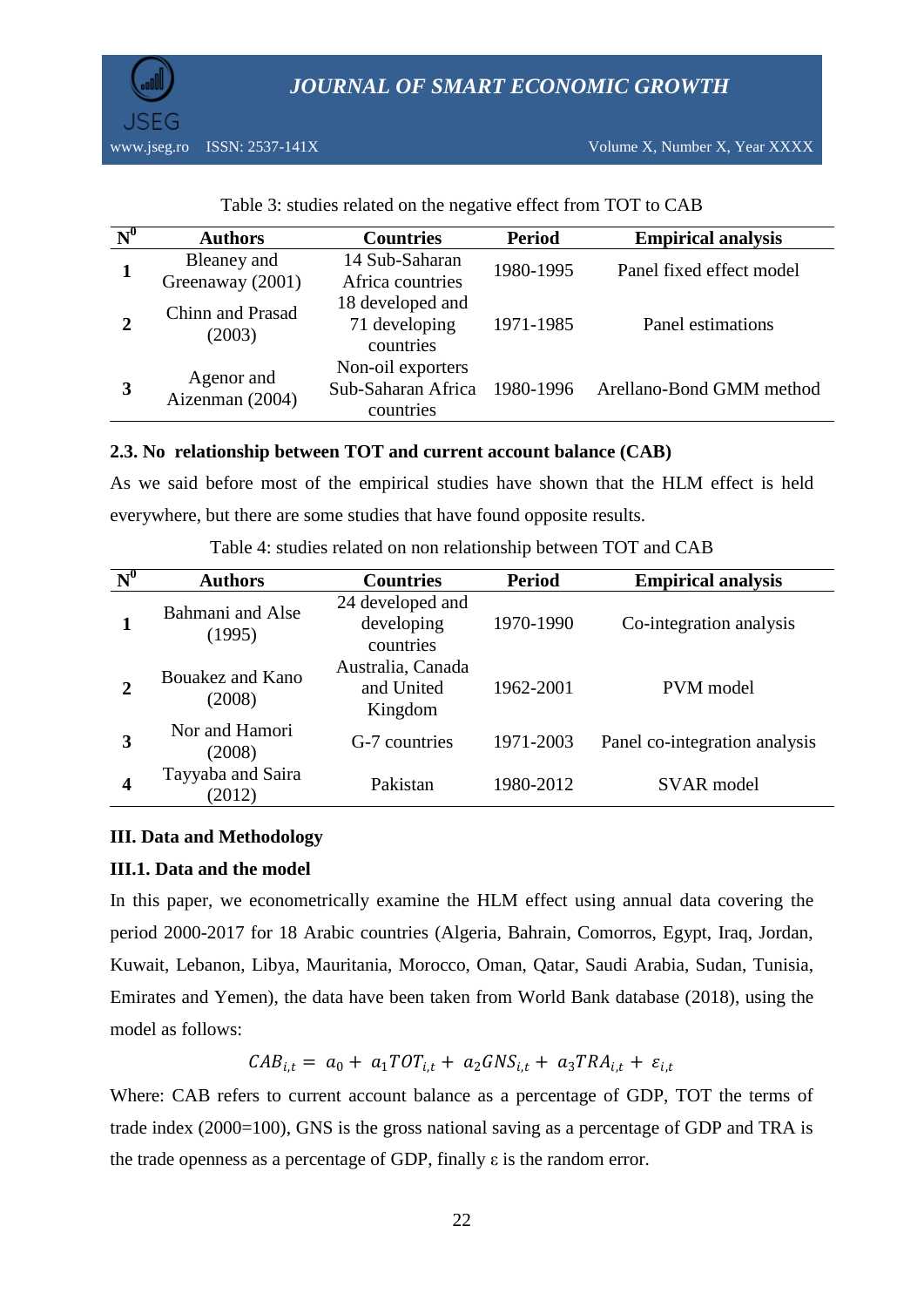

#### **III.2.Methodology**

#### **III.2.1. Westerlund panel co-integration test**

Westerlund (2007) and Persyn and Westerlund (2008) developed four new panel cointegration tests that are based on structural rather than residual dynamics and, therefore, do not impose any common-factor restriction, this procedure tries to test the null hypothesis of no co-integration by inferring whether the error-correction term in a conditional panel errorcorrection model is equal to zero, in addition the new tests are all normally distributed and are general enough to accommodate unit-specific short-run dynamics, unit-specific trend and slope parameters, and cross-sectional dependence, two tests are designed to test the alternative hypothesis that the panel is co-integrated as a whole, while the other two tests the alternative that at least one unit is co-integrated, so, the rationale here is to test for the absence of cointegration by determining whether Error Correction exists for individual panel members or for the panel as a whole, for this reason we estimate the following equation:

$$
\Delta GDP_{i,t} = \alpha_i^{GDP} + \lambda_i^{GDP} (GDP_{i,t-1} - \beta_i^{GDP} TOT_{i,t-1} - \gamma_i^{GDP} CAP_{i,t-1} - \vartheta_i^{GDP} LF_{i,t-1} - \omega_i^{GDP} TRA_{i,t-1} + \sum_{j=1}^n \theta_{i,j}^{GDP} \Delta GDP_{i,t-j} + \sum_{j=1}^n \varphi_{i,j}^{GDP} \Delta TOT_{i,t-j} + \sum_{j=1}^n \rho_{i,j}^{GDP} \Delta CAP_{i,t-j} + \sum_{j=1}^n \tau_{i,j}^{GDP} \Delta LF_{i,t-j} + \sum_{j=1}^n \zeta_{i,j}^{GDP} \Delta TRA_{i,t-j} + \mu_{i,j}
$$

Where  $\lambda$  is the error correction term (ECT) and  $\mu$  is the white noise, here we have four test statistics (G<sub>a</sub>, G<sub>t</sub>, P<sub>a</sub> and P<sub>t</sub>), the two tests G<sub>t</sub> and P<sub>t</sub> are computed with the standard errors of  $\lambda$ estimated in a standard way, while  $G_a$  and Pa are based on Newey and West (1994) standard errors, to run this tests all variables are assumed to be I(1), this test (Westerlund 2007, 2008) examine co-integration is present by determining whether ECT  $(\lambda)$  is present for individual panel members and for the panel as a whole.

#### **III.2.2. Dumitrescu-Hurlin Panel non-causality test (2012)**

The general pair of panel Granger causality models is given by:

$$
y_{i,t} = \alpha_{0,i} + \alpha_{1,i} y_{i,t-1} + \dots + \alpha_{l,i} y_{i,t-1} + \beta_{1,i} x_{i,t-1} + \beta_{l,i} x_{i,t-1} + \varepsilon_{i,t}
$$
  

$$
x_{i,t} = \alpha_{0,j} + \alpha_{1,j} x_{j,t-1} + \dots + \alpha_{l,j} x_{j,t-1} + \beta_{1,j} y_{j,t-1} + \beta_{l,j} y_{j,t-1} + \varepsilon_{j,t}
$$

While Granger causality tests the following hypothesis:

$$
\alpha_{0,i} = \alpha_{0,j}, \alpha_{1,i} = \alpha_{1,j}, ..., \alpha_{l,i} = \alpha_{l,j}, \forall i, j
$$
  

$$
\beta_{1,i} = \beta_{1,j}, ..., \beta_{l,i} = \beta_{l,j}, \forall i, j
$$

But the Dumitrescu-Hurlin (2012) tests the causality for this hypothesis: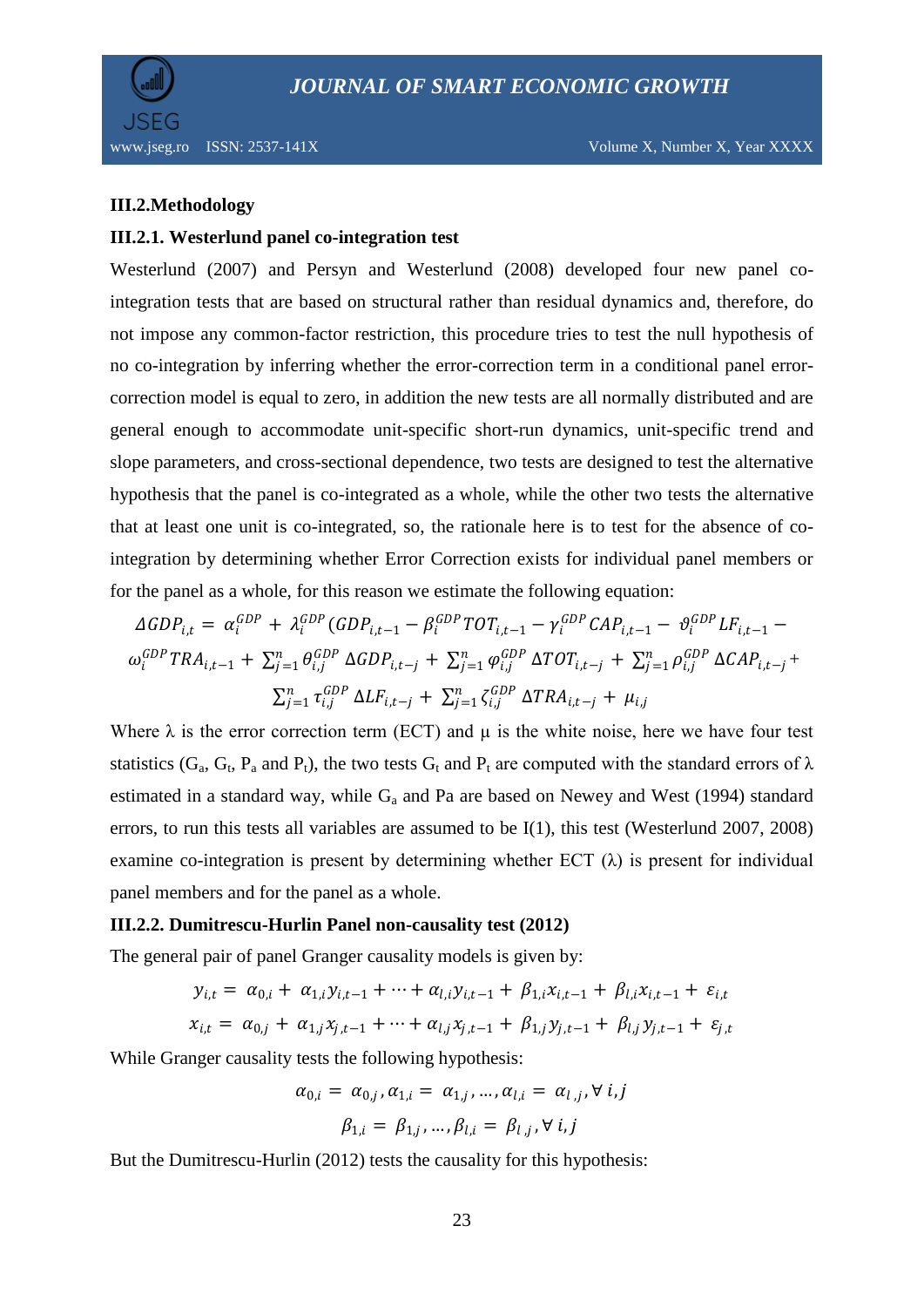www.jseg.ro ISSN: 2537-141X Volume X, Number X, Year XXXX

$$
\alpha_{0,i} \neq \alpha_{0,j}, \alpha_{1,i} \neq \alpha_{1,j}, \dots, \alpha_{l,i} \neq \alpha_{l,j}, \forall i, j
$$

$$
\beta_{1,i} \neq \beta_{1,j}, \dots, \beta_{l,i} \neq \beta_{l,j}, \forall i, j
$$

And the pair of Homogeneous Non-Causality (HNC) null and alternative hypothesis is:

$$
H_0: \beta_i = 0 \,\forall \, i \text{ with } (\beta_i = \beta_{1,i} = \beta_{1,j} = \dots = \beta_{l,i} = \beta_{l,j}
$$
\n
$$
H_1: \begin{cases} \beta i \neq 0 \,\forall i = 1, \dots, N1 \\ \beta i \neq 0 \,\forall i = N1 + 1, N1 + 2, \dots, N \end{cases}
$$

The average statistic  $W_{N,T}^{HNC}$  hypothesis can be written as follows:

$$
W_{N,T}^{HNC} = \frac{1}{N} \sum_{i=1}^{N} W_{i,t}
$$

Where  $W_{i,t}$  is the individual Wald statistic values for cross section units, and the average statistic  $W_{N,T}^{HNC}$ , which has asymptotic distribution for T > N, associated with the null of HNC hypothesis, is defined as:

$$
Z_{N,T}^{HNC} = \sqrt{\frac{N}{2K}} \left( W_{N,T}^{HNC} - K \right) T, N
$$

#### **IV. Results**

In this paper and to get clear idea about the HLM effect in Arabic coutries we test 4 panel samples, the first is the full sample (Panel A) and high income countries sample (Panel B), the middle income countries sample (Panel C) and finally the low income countries sample (Panel D).

#### **IV.1. Unit root tests**

In the case of unit root tests in panel data Maddala and Wu (1999), Hadri (2000), Breitung (2000), Choi (2001), Levin et al. (2002) and Im et al. (2003) claim that the cross section independence should be hold to run the panel unit root tests, but if there is a cross section dependence in the sample, this tests fail to test the unit roots and should apply SURADF, CADF, PESCADF and CIPS unit root tests, so, before checking the unit roots we must apply the cross section independence tests, and from the results obtain from table (5) there is no evidence of any cross section dependence for all series in the four samples according to Pesaran CD test.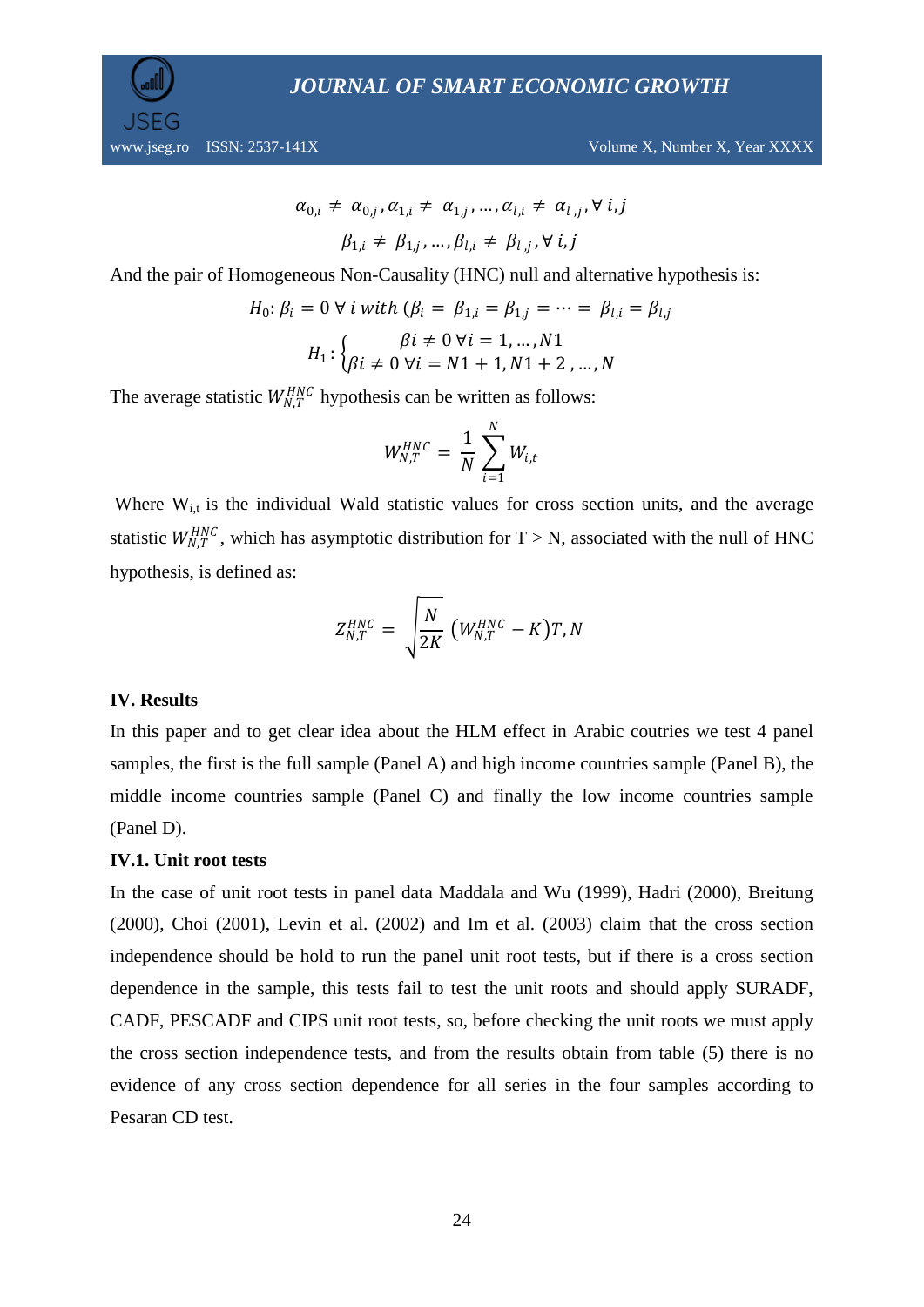

| variables  | <b>Panel A</b>   |       | <b>Panel B</b>   |       | <b>Panel C</b>   |       | <b>Panel D</b>   |       |
|------------|------------------|-------|------------------|-------|------------------|-------|------------------|-------|
|            | <b>Statistic</b> | Prob. | <b>Statistic</b> | Prob. | <b>Statistic</b> | Prob. | <b>Statistic</b> | Prob. |
| <b>CAB</b> | 4.88             | 0.000 | 2.72             | 0.006 | 3.17             | 0.001 | 2.36             | 0.003 |
| <b>TOT</b> | 24.27            | 0.000 | 13.18            | 0.000 | 4.45             | 0.000 | 3.97             | 0.000 |
| <b>GNS</b> | 6.27             | 0.000 | 8.78             | 0.000 | 4.03             | 0.000 | $-2.31$          | 0.020 |
| <b>TRA</b> | 14.84            | 0.000 | 7.42             | 0.000 | 5.57             | 0.000 | 3.54             | 0.000 |

Table 5: cross section independence test

Now as the second step in testing the unit root tests we aplly two diffecrent tests (Levin, Lin and Chin(LLC) and Im, Pesaran and Shin W-stat (IMPS)) and the results are summarized in the following table, and the main result obtained from the table is that all the variables are I(1) so we can use the Pedroni test and Westerlund test for co-integration to test the long run relationship.

Table 6: the unit root tests results

|              |              | <b>CAB</b> |            | <b>TOT</b> |            | <b>GNS</b> |            | <b>TRA</b>   |            |
|--------------|--------------|------------|------------|------------|------------|------------|------------|--------------|------------|
|              | <b>Tests</b> | Level      | $1st$ diff | Level      | $1st$ diff | Level      | $1st$ diff | <b>Level</b> | $1st$ diff |
| <b>Panel</b> | <b>LLC</b>   | $-0.82$    | $-5.83**$  | 3.34       | $-4.65**$  | 0.44       | $-3.16**$  | $-1.71$      | $-2.96**$  |
| $\mathbf A$  | <b>IMPS</b>  | 1.28       | $-3.96**$  | 3.42       | $-2.00**$  | 1.31       | $-3.37**$  | 3.19         | $-1.80**$  |
| <b>Panel</b> | <b>LLC</b>   | 2.39       | $-2.35**$  | 6.80       | $-2.40**$  | 1.26       | $-3.89**$  | 0.15         | $-3.38**$  |
| B            | <b>IMPS</b>  | 1.65       | $-1.25**$  | 3.84       | $-1.34**$  | 2.26       | $-1.89**$  | 0.17         | $-2.34**$  |
| Panel        | <b>LLC</b>   | $-1.63$    | $-2.64**$  | $-0.22$    | $-4.11**$  | 1.76       | $-4.23**$  | $-2.36$      | $-4.80**$  |
| $\mathbf C$  | <b>IMPS</b>  | 0.31       | $-1.91**$  | 0.50       | $-1.87**$  | 1.48       | $-2.90**$  | $-1.03$      | $-2.99**$  |
| <b>Panel</b> | <b>LLC</b>   | $-0.56$    | $-5.73**$  | 0.84       | $-3.62**$  | $-0.56$    | $-2.85**$  | $-0.73$      | $-4.85**$  |
| D            | <b>IMPS</b>  | 1.21       | $-3.94**$  | 1.35       | $-1.83**$  | $-0.56$    | $-2.91**$  | 1.87         | $-2.82**$  |

\*\* denotes significant at 5% level.

#### **IV.2. Co-integration test**

Given the absence of cross sectional dependence and the I(1) series obtained from unit root tests, we are ready to proceed the Westerlund (2007) co-integration test which allows us to dealing with large degree of heterogeneity both for long run co-integration relationship and the short run dynamics, The Westerlund (2007) test has the null hypothesis of no cointegration by inferring whether the error correction term (ECT) in a conditional panel error correction model (ECM) is equal to zero and the alternative hypothesis depends on the specific test, while, the Gt and Ga test examine the alternative hypothesis that at least one unit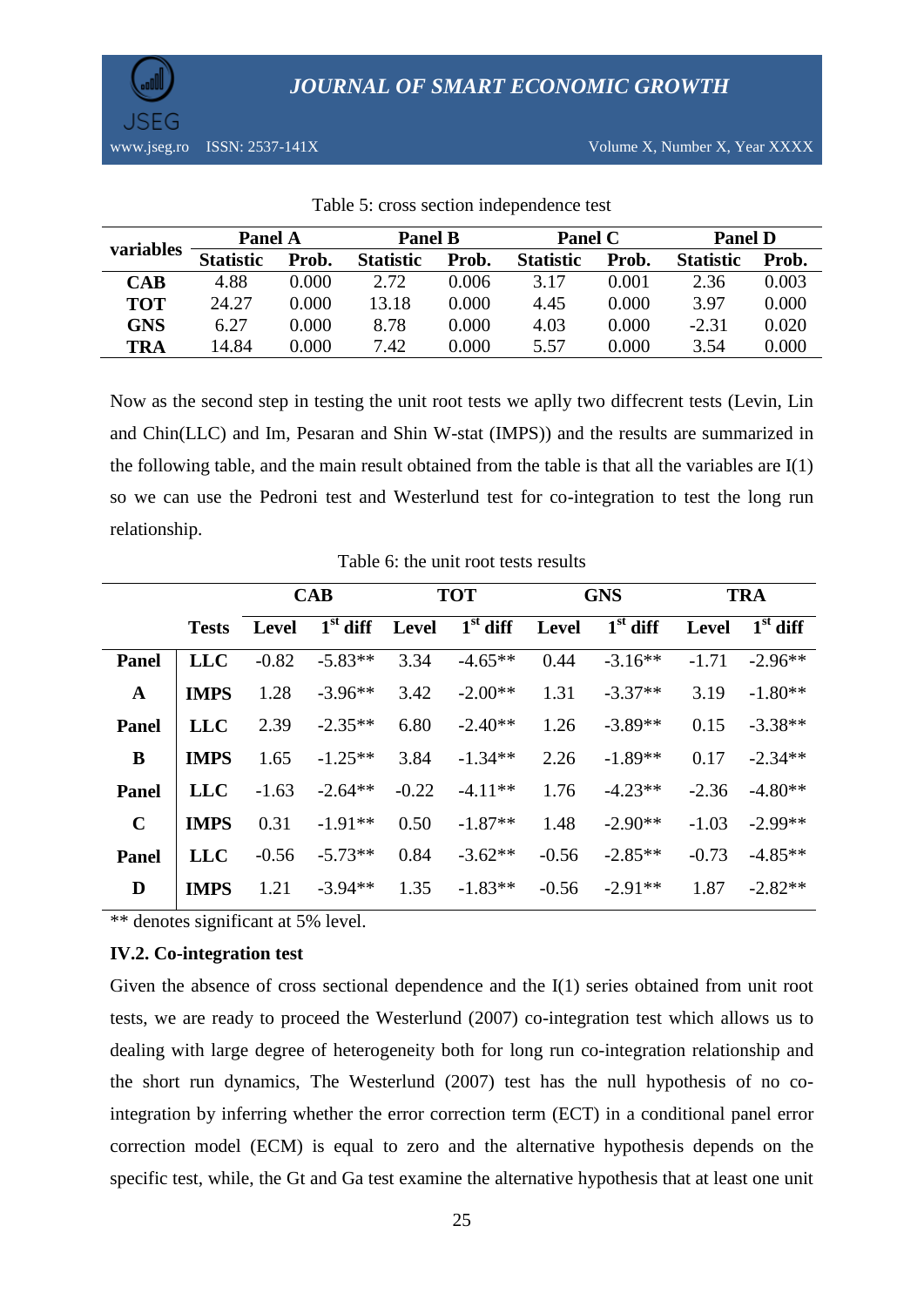

is co-integrated, and the Pt and Pa tests have the alternative hypothesis that the panel is cointegrated as a whole, and the results obtained from table (7) is that there no evidence of any long-run relationship among the variables for all the samples which mean there no cointegration relationship between the variables so we cannot run the PECM model, therefore we will depend on fixed and random effects models.

|                         |             | Panel A |       |             | <b>Panel B</b> |       |
|-------------------------|-------------|---------|-------|-------------|----------------|-------|
| tests                   | <b>Stat</b> | Z-value | Prob. | <b>Stat</b> | Z-value        | Prob. |
| $\mathbf{G}_\mathbf{t}$ | $-1.324$    | 0.932   | 0.865 | $-1.521$    | 0.921          | 0.625 |
| $G_{a}$                 | $-2.658$    | 1.698   | 0.752 | $-2.125$    | 1.598          | 0.521 |
| $P_t$                   | $-2.345$    | 0.543   | 0.896 | $-2.800$    | 0.623          | 0.465 |
| $P_{a}$                 | $-3.075$    | 0.912   | 0.714 | $-3.120$    | 0.892          | 0.965 |
|                         |             | Panel C |       |             | <b>Panel D</b> |       |
| tests                   | <b>Stat</b> | Z-value | Prob. | <b>Stat</b> | Z-value        | Prob. |
| $G_t$                   | $-1.521$    | 0.785   | 0.912 | $-1.512$    | 0.734          | 0.524 |
| $G_{a}$                 | $-2.125$    | 1.412   | 0.900 | $-2.256$    | 1.445          | 0.802 |
| $P_t$                   | $-2.365$    | 0.765   | 0.985 | $-2.278$    | 0.707          | 0.812 |
| $P_{a}$                 | $-2.982$    | 0.953   | 0.725 | $-2.614$    | 0.901          | 0.743 |

# **IV.3. Panel estimation results**

Follwing the co-integration test results, we should apply the fixed or random effects model to estimate the relationship between the variables, bu the question here is which model (fixed or random) is appropriate, for this reason at first we must run the Hausman test to choice between the two models, and we conclude that the optimal model for all samples is the random effects model when we accept the null hypothesis (probabilitis  $> 0.05$ ).

Table 8: Hausman test

| <b>Panel A</b> |                                                                                         | <b>Panel B</b> |        |      | <b>Panel C</b> | <b>Panel D</b> |        |
|----------------|-----------------------------------------------------------------------------------------|----------------|--------|------|----------------|----------------|--------|
|                | Statistic probability Statistic probability Statistic probability Statistic probability |                |        |      |                |                |        |
| 3.31           | 0.3458                                                                                  | 5.00           | 0.1720 | 1.75 | 0.6261         | 2.43           | 0.2365 |

Given the results on the table (9), the coefficients of TOT index are significant at 5% level, which means there is no effect from TOT index to CAB for all the samples, so we reject the HLM effect in the case of Arabic countries in the period of study and the terms of trade index have no effect on current account balance in both full sample nor the sub samples (high, middle and low income samples).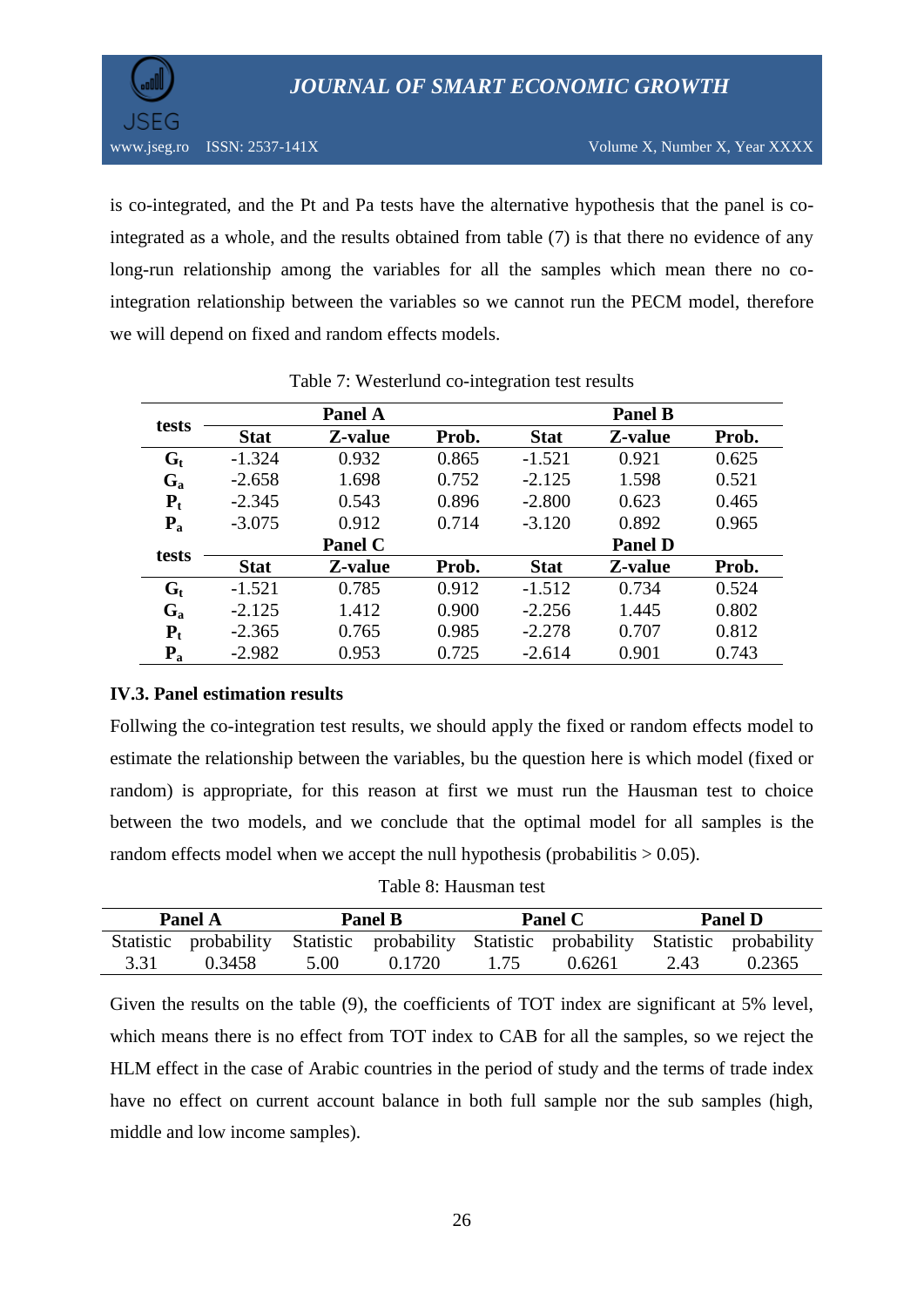

| variables  | Panel A   |       | <b>Panel B</b> |       | Panel C      |       | <b>Panel D</b> |       |
|------------|-----------|-------|----------------|-------|--------------|-------|----------------|-------|
|            | Coeff     | Prob. | <b>Coeff</b>   | Prob. | <b>Coeff</b> | Prob. | <b>Coeff</b>   | Prob. |
| <b>TOT</b> | $-0.0003$ | 0.072 | $-0.0001$      | 0.882 | $-0.0001$    | 0.510 | $-0.0014$      | 0.071 |
| <b>GNS</b> | 0.0026    | 0.044 | 0.0075         | 0.000 | 0.0093       | 0.000 | 0.0011         | 0.702 |
| <b>TRA</b> | 0.9946    | 0.000 | 0.1095         | 0.031 | $-0.0133$    | 0.000 | 0.9976         | 0.000 |
| Cons       | $-0.0835$ | 0.000 | $-0.0255$      | 0.000 | $-0.0161$    | 0.000 | $-0.0660$      | 0.000 |
| Wald t     | 239.50    | 0.000 | 66.08          | 0.000 | 218.79       | 0.000 | 212.43         | 0.000 |
| $R-sq$     | 0.9995    |       | 0.2975         |       | 0.8883       |       | 0.9998         |       |

Tabel 9 : the random effects model results

# **IV.4. Panel causality test**

In order to check the long run causalities we depend on Dumitrescu-Hurlin non-causality, the findings are reported in table (10), at first, for the full panel the DH causality shows that there is a bi-directional causality in the long run between TOT and CAB and also between TOT and TRA whene there is a uni-directional causal relationship running from TOT to GNS, in the context of the panel B the table reveal that there are no long-run causal associations between all the variables, and the same result is obtained for the panel D except two uni-directional causal relationship running from CAB to TOT and from TOT to TRA, while in the case of panel C it's clear that there are a bi-directional causality between TOT and CAB and two unidirectional causality running from TOT to GNS and from TRA to TOT.

|                              |        | <b>Panel A</b> |       |        | <b>Panel B</b> |       |
|------------------------------|--------|----------------|-------|--------|----------------|-------|
| tests                        | W-stat | Z-stat         | Prob. | W-stat | Z-stat         | Prob. |
| <b>TOT causes CAB</b>        | 2.612  | 3.024          | 0.002 | 1.338  | 0.194          | 0.845 |
| <b>CAB</b> causes <b>TOT</b> | 3.145  | 4.161          | 0.000 | 0.654  | $-0.670$       | 0.502 |
| <b>TOT causes GNS</b>        | 3.048  | 3.485          | 0.000 | 2.322  | 1.425          | 0.154 |
| <b>GNS causes TOT</b>        | 2.056  | 1.593          | 0.111 | 1.784  | 0.749          | 0.453 |
| <b>TOT causes TRA</b>        | 2.605  | 3.008          | 0.002 | 1.689  | 0.636          | 0.524 |
| <b>TRA causes TOT</b>        | 4.111  | 6.223          | 0.000 | 1.246  | 0.077          | 0.938 |
|                              |        | <b>Panel C</b> |       |        | <b>Panel D</b> |       |
| tests                        | W-stat | Z-stat         | Prob. | W-stat | Z-stat         | Prob. |
| <b>TOT causes CAB</b>        | 4.449  | 4.326          | 0.000 | 1.605  | 0.428          | 0.668 |
| <b>CAB</b> causes TOT        | 3.009  | 2.410          | 0.015 | 6.156  | 5.379          | 0.000 |
| <b>TOT causes GNS</b>        | 3.573  | 2.432          | 0.015 | 2.737  | 1.630          | 0.103 |
| <b>GNS causes TOT</b>        | 2.959  | 1.798          | 0.073 | 2.541  | 1.418          | 0.155 |
| <b>TOT causes TRA</b>        | 1.392  | 0.260          | 0.794 | 4.242  | 3.296          | 0.001 |
| <b>TRA causes TOT</b>        | 3.591  | 3.185          | 0.001 | 2.898  | 1.834          | 0.066 |

Tabel 10: Causality test results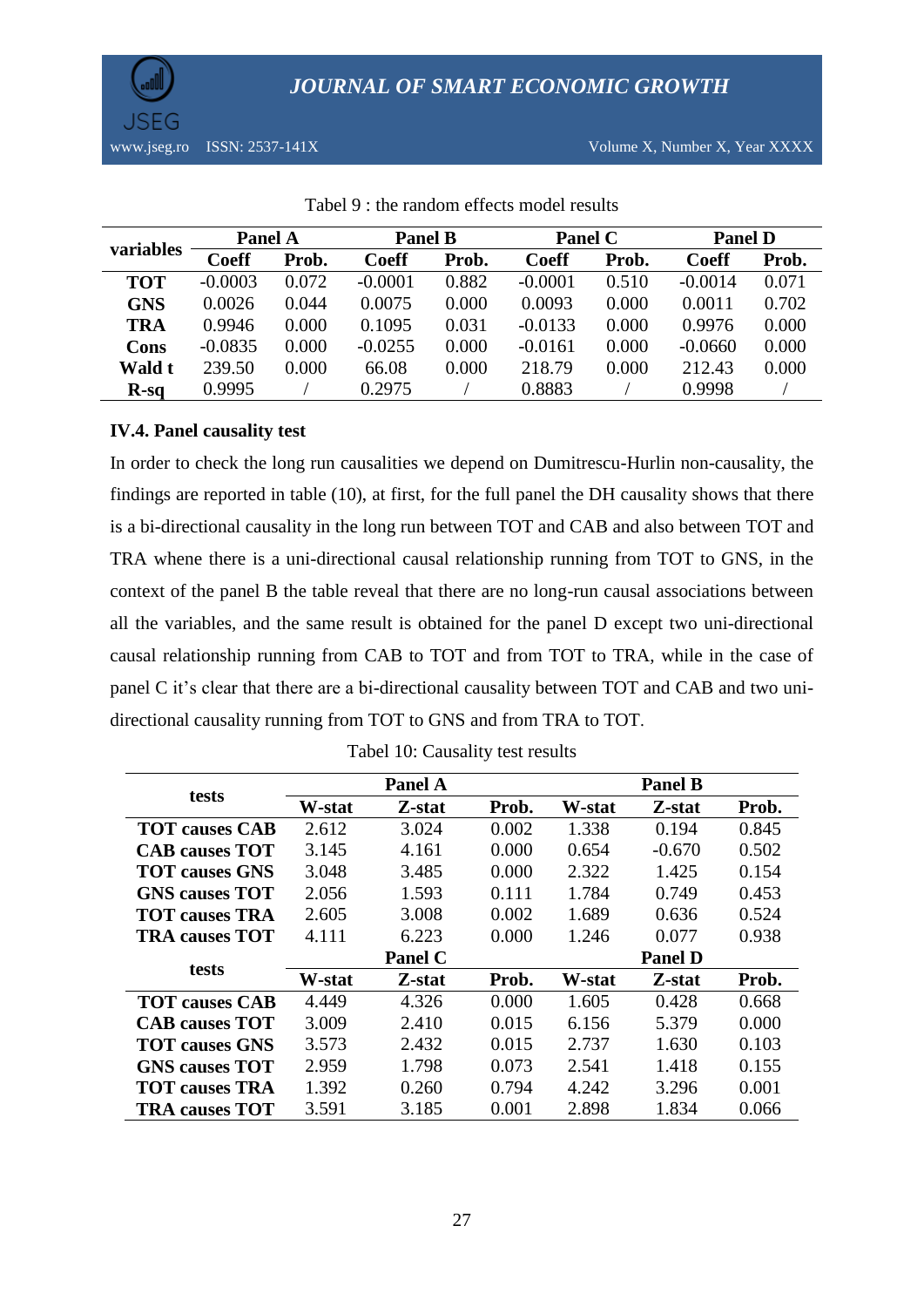

www.jseg.ro ISSN: 2537-141X Volume X, Number X, Year XXXX

# **V. CONCLUSION**

This paper has econometrically examined the existence of the HLM effect in 18 Arabic countries according to the effect of TOT (Terms of Trade) index on the CAB (Current Account Balance) including trade openness and gross national savings for annual panel data over the period 2000-2017, using co-integration analysis depending on Westerlud (2007) and non-causality analysis depending on Dumetriscu-Hurlin (2012) test, the aim of this paper is to bridging the gap of lack of studies in this area in Arabic countries.

Results from co-integration for the four samples (full, high income, middle income and low income countries) confirm that there is no long run relationship among the variables, this is what led us to rely on fixed and random effects models (we choice the random effects model according to Hausman test) which showed us that the TOT index does not affect the CAB in all the samples which are a support of the non HLM effect and the CAB in Arabic countries is not sensitive to the terms of trade movements, in this case, the major exports in Arabic countries are the primary commodities which are characterized by low price elasticity of demand, that's what it means the increase in TOT index does not necessarily mean improving the trade balance and the economic growth in the short run, according to Broda (2004), Aguirre (2011) and Uribe and Schmitt-Grohe (2016); the changes in TOT index can affect only the developing economies manifold and this is what the Arabic countries are losing, on the other hand, this gains from the improvements in TOT index (especially from the rising of oil prices from 2011 to 2014) can be lost in the white elephant projects (Pinto (1987), Murphy (1983), Robinson and Ragnar (2005) and Tayyaba (2012)).

On the other hand, the long run non-causality test DH reveals an HLM effect for the full sample and for the middle income countries sample by a bi-directional causal relationship between TOT and CAB and a uni-directional causal relationship running from TOT to GNS, we conclude that the effect of the TOT index on CAB is not an immediate effect.

Depending on these results, we suggest that Arabic countries especially the high income and low income countries (in addition to middle income countries) should focus on diversifying their export basket to stop or at least to decrease the dependence on fuel exports, it should also attain the full benefits from the TOT increases by investing in high-yielding investments.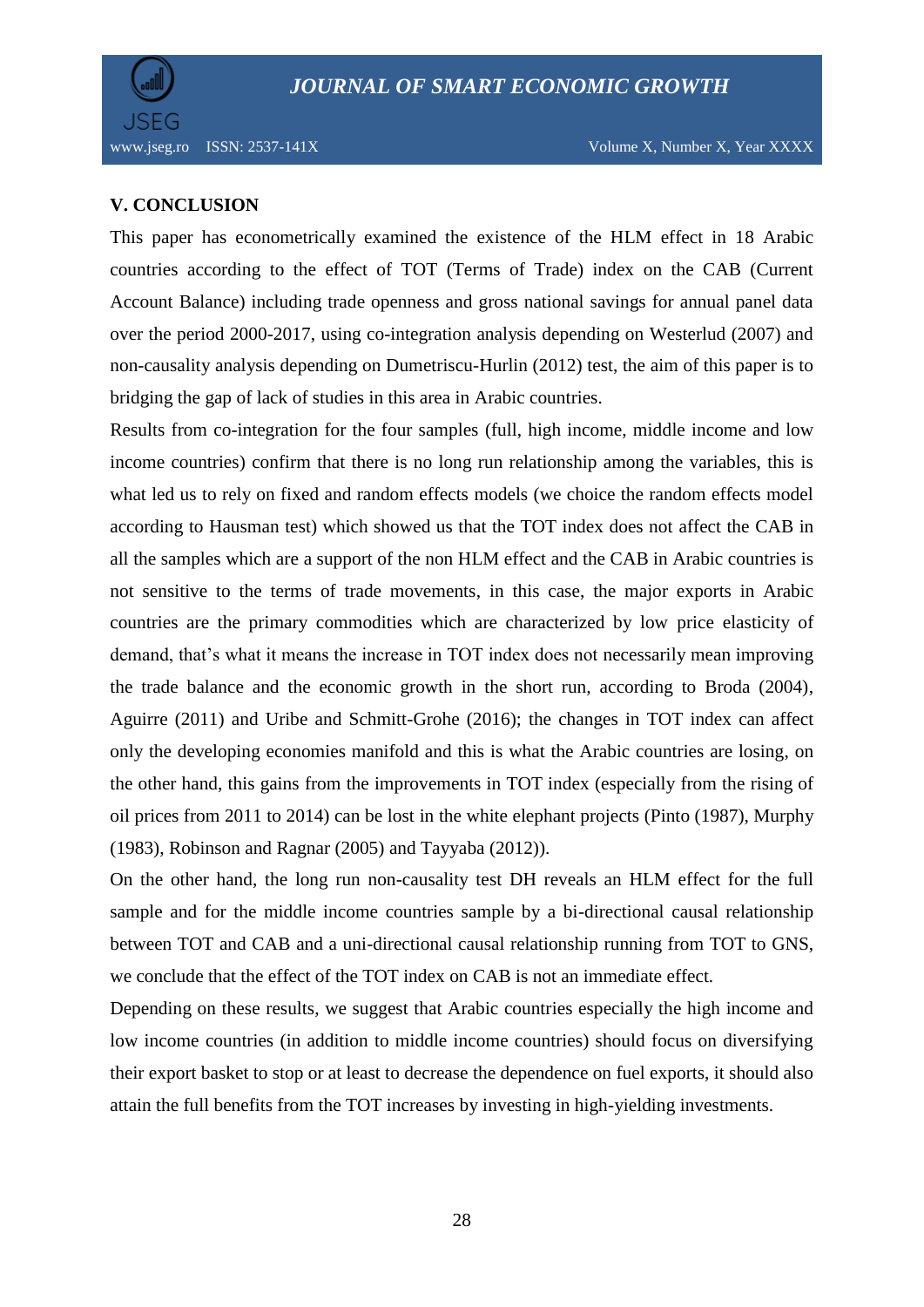

**CONFLICTS OF INTEREST AND PLAGIARISM:** The authors declare no conflict of

interest and plagiarism.

# **REFERENCES**

- 1. Agénor, P.-R., & Aizenman, J. (2004). Saving and the terms of trade under borrowing constraints. *Journal of International Economics*, 63(2), 321–340.
- 2. Arize A (1996) Co-integration test of a long-run relation between the trade balance and the terms of trade in sixteen countries. *N Am J Econ Finance* 7:203–215
- 3. Babayemi et. Al (2016). Panel causality between financial development and economic growth in Africa. *IOSR Journal of mathematics*, 12(5), 82-85.
- 4. Bahmani-Oskooee M, Alse J (1995) Is there any long-run relation between the terms of trade and trade balance? *J Policy Model* 17:199–205
- 5. Bleaney, M., & Greenaway, D. (2001). The impact of terms of trade and real exchange rate volatility on investment and growth in sub-Saharan Africa*. Journal of development Economics*, 65(2), 491-500.
- 6. Bouakez, H., & Kano, T. (2008). Terms of trade and current account fluctuations: The Harberger-Laursen-Metzler effect revisited. *Journal of Macroeconomics,* 30(1), 260–281.
- 7. Broda, C. (2004). Terms of trade and exchange rate regimes in developing countries. *Journal of International Economics*, 63(1), 31–58.
- 8. Cashin, P., & McDermott, C. J. (2002). The long-run behavior of commodity prices: Small trends and big variability. *International Monetary Fund Staff Papers,* 49(2), 175– 199.
- 9. Chinn, M. D., & Prasad, E. S. (2003). Medium-term determinants of current accounts in industrial and developing countries: An empirical exploration. *Journal of International Economics*, 59, 47–76.
- 10. Cialani, C. (2013). CO2 Emissions, GDP and trade: a panel co-integration approach.
- 11. Dumitrescu E-I, Hurlin C (2012) Testing for Granger non-causality in heterogeneous panels. *Econ Model* 29:1450–1460
- 12. Erauskin, I., & Gardeazabal, J. (2017). The terms of trade, the external balance, and the size of the net foreign asset position. *International Review of Economics & Finance*, 50, 245-260.
- 13. Fry, M. J. (1986). Terms-of-trade dynamics in Asia: An analysis of national saving and domestic investment responses to terms-of-trade changes in 14 Asian LDCs. *Journal of International Money and Finance*, 5(1), 57–73.
- 14. Hadass YS,Williamson JG (2003) Terms-of-trade shocks and economic performance, 1870-1940: Prebisch and Singer revisited. *Econ Dev Cult Change* 51:629–656
- 15. Hamori S (2008) Trade balances and the terms of trade in G-7 countries: panel cointegration approach*. Appl Econ Int Dev* 8:13–22
- 16. Harberger, A. C. (1950). Currency depreciation, income, and the balance of trade. *Journal of Political Economy*, 58(1), 47–60.